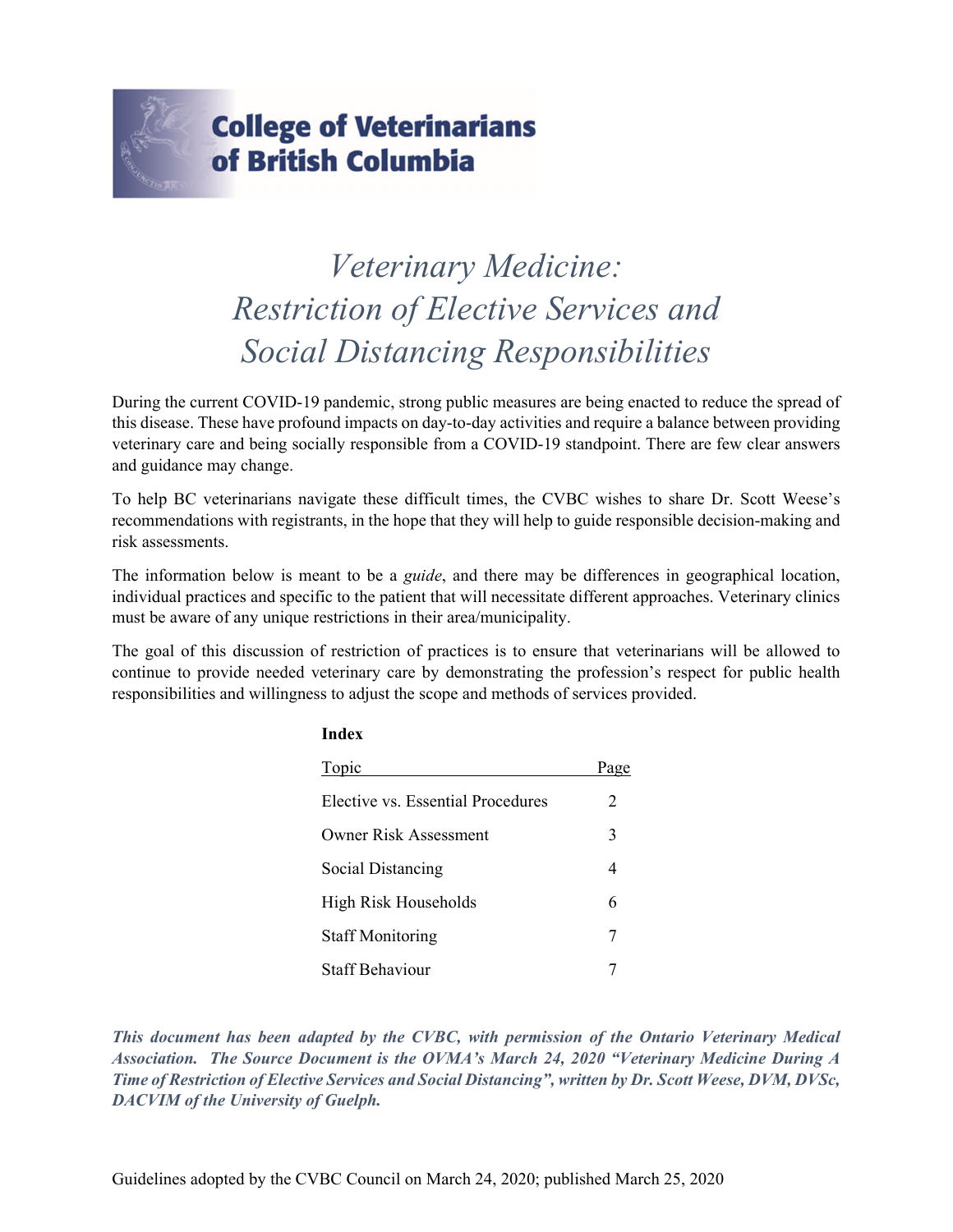# **ELECTIVE VS ESSENTIAL PROCEDURES**

As restrictions in elective procedures are put in place, either voluntarily or through government or regulatory body mandates, consideration of what constitutes *elective* is needed. There is no standard list of elective and essential procedures.

- *Essential* procedures include those that are required to alleviate animal pain and suffering, to prevent imminent threat of death of the animal, and matters pertaining to public health (e.g. vaccination against rabies).
- Other considerations may be involved, including supply availability, the ability of the clinic to practice strong social distancing, and factors related to specific cases.
- Animal welfare and owner welfare (human-animal bond aspects) must be important parts of any decisions, particularly as companion animals may be critical support mechanisms during challenging times.

Recommendations may change based on changes in our understanding of this disease, changes in messaging from governments and regulators, and as this pandemic evolves. Veterinarians and owners must understand this is a fluid situation and one where the goal cannot be maintaining 'business as usual' but rather providing the optimal outcomes for animals, owners and veterinary facilities, while contributing to social distancing efforts.

| <b>Service</b>            | <b>Advice</b>                                                                                                                                                                                                                                                                                                                                                                                                                                                                            |
|---------------------------|------------------------------------------------------------------------------------------------------------------------------------------------------------------------------------------------------------------------------------------------------------------------------------------------------------------------------------------------------------------------------------------------------------------------------------------------------------------------------------------|
| <b>Wellness Visits</b>    | Postpone                                                                                                                                                                                                                                                                                                                                                                                                                                                                                 |
| Food Sales                | Continue but maintain social distancing (see p.5), arrange delivery or<br>use eCommerce                                                                                                                                                                                                                                                                                                                                                                                                  |
| <b>Medication Refills</b> | Continue but maintain social distancing (see p.5), arrange drop-off or<br>use eCommerce                                                                                                                                                                                                                                                                                                                                                                                                  |
| Rabies Vaccination        | Administer puppy/kitten rabies series and first booster. Postpone<br>vaccination in animals that have received multiple rabies vaccines in<br>the past. $*$<br>Rabies vaccine booster shots after potential exposure must continue                                                                                                                                                                                                                                                       |
|                           | to be given within 7 days if the biting animal is not available for<br>testing or observation.                                                                                                                                                                                                                                                                                                                                                                                           |
| Other Vaccinations        | Administer boosters of vaccine series' that have started if deemed<br>medically important. Postpone other vaccinations unless deemed<br>medically necessary.                                                                                                                                                                                                                                                                                                                             |
| Heartworm Prophylaxis     | Visits to clinics for heartworm testing should be postponed. If pets<br>have been on prophylaxis in previous years, dispensing without a<br>heartworm test is reasonable. Maintain social distancing (see below),<br>arrange delivery or use eCommerce. If there are concerns about<br>owner compliance or if prophylaxis history is unclear (or absent),<br>risks should be clearly communicated to the owner, but preventives<br>can be dispensed without testing, with owner consent. |
| Flea/Tick Preventives     | Dispense to established clients, maintaining social distancing or<br>arranging for drop-off or delivery.<br>Establish VCPR via telemedicine for new clients prior to dispensing                                                                                                                                                                                                                                                                                                          |

**Recommendations –** The table below is meant to provide general guidance but is not absolute.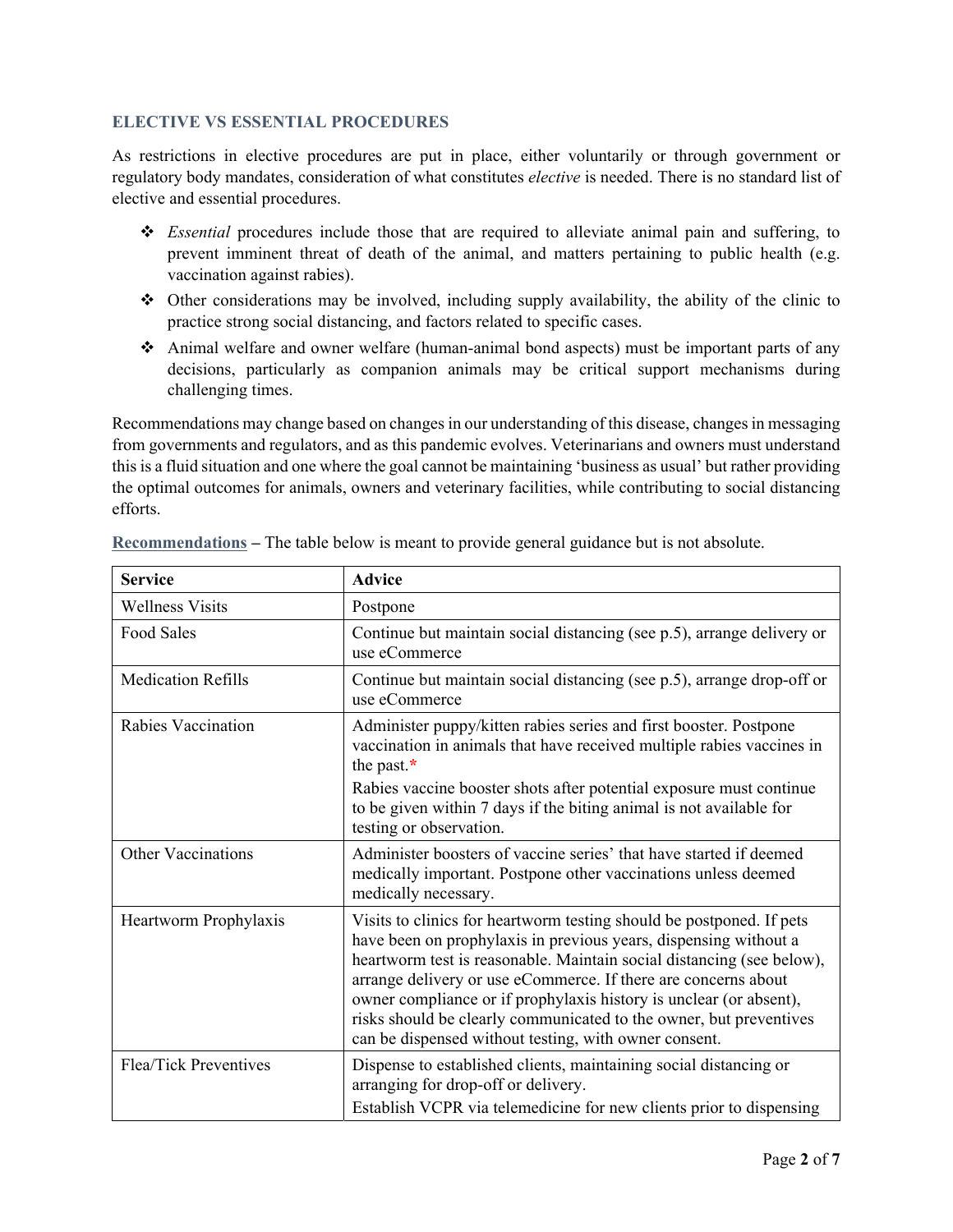| Life-Threatening Conditions                                  | With low-risk cases, manage using social distancing. With high risk<br>cases (see p.4), determine the required PPE and whether the case can<br>be managed                                                                                                                                                                                                                                                  |
|--------------------------------------------------------------|------------------------------------------------------------------------------------------------------------------------------------------------------------------------------------------------------------------------------------------------------------------------------------------------------------------------------------------------------------------------------------------------------------|
| Management of Painful<br>Conditions                          | Manage by telemedicine when possible.<br>If examination is needed and delay of care is likely to have a negative<br>patient outcome, ensure there are no household risk factors. If not,<br>admit for examination, maintaining social distancing.                                                                                                                                                          |
| Management of Chronic<br>Conditions                          | Maintain by telemedicine when possible.<br>Schedule appointment if examination is needed and a delay would<br>lead to a reasonably likelihood of a negative patient outcome.<br>Postpone routine hematologic monitoring when the impact on patient<br>care would be limited.                                                                                                                               |
| <b>Elective Surgical Procedures</b><br>for Painful Disorders | If the patient can be temporarily maintained on analgesics with a low<br>risk of negative consequences, delay the surgery.<br>Otherwise, schedule surgery if household is low risk.<br>If household is high risk, post-pone surgery until an isolation period<br>has passed.                                                                                                                               |
| <b>Elective Surgical Procedures</b><br>for Other Reasons     | Postpone                                                                                                                                                                                                                                                                                                                                                                                                   |
| Routine Hematological<br>Monitoring                          | This should be postponed unless it is felt that a delay would<br>substantially increase the risk of complications                                                                                                                                                                                                                                                                                          |
| Routine Fecal/Urine Testing                                  | Since these samples can be collected by the owner and dropped off<br>without social interaction, testing can be performed. Packages should<br>be handled by personnel wearing gloves and a lab coat, and handled<br>as potentially infectious. Containers should be wiped with a<br>disinfectant. If containers are retained (e.g. for subsequent testing)<br>they should be placed in a new sealable bag. |
| Euthanasia                                                   | Humane euthanasias should proceed, limiting social interactions as<br>much as is reasonable.                                                                                                                                                                                                                                                                                                               |
| House Calls                                                  | Veterinarians that currently offer house calls (through housecall-<br>accredited facilities) can continue to do so but should still approach<br>appointments as per the individual procedures listed above,<br>recognizing the greater risk to veterinary personnel entering a<br>household and the need for owner risk assessment.                                                                        |
| Chemotherapy                                                 | Continue ongoing treatment if social distancing can be maintained.<br>Consider the clinical implications of delays when deciding whether to<br>start new chemotherapy treatment regimens                                                                                                                                                                                                                   |
| Boarding, day care, grooming<br>and other ancillary services | Discontinue                                                                                                                                                                                                                                                                                                                                                                                                |

**\*** Animals need to be managed to avoid exposure if they're not up-to date on vaccination once they are overdue, as would be the case for animals with a certificate of exemption (e.g. can't be taken to an off-leash park or left outside unsupervised). Local animal health authorities may need to be consulted to discuss the ramifications of letting vaccination lapse.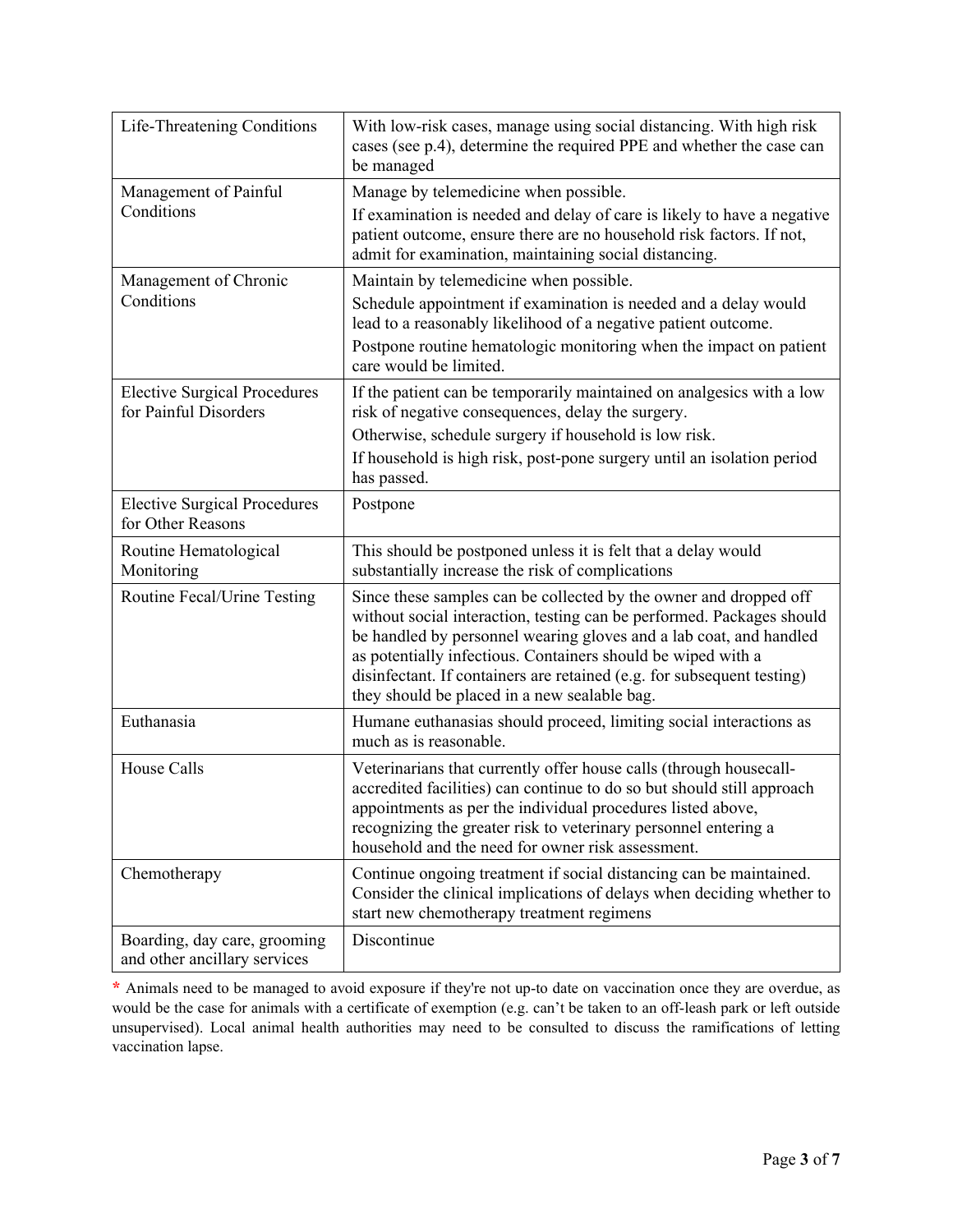#### **OWNER RISK ASSESSMENT**

A risk assessment should be performed for any potential appointment or other owner/clinic contact. This is designed to identify potential risks before they enter the clinic and allow for time to determine what to do and what measures to use – for protection of clinic personnel and of the broader population.

This involves identification of factors that indicate a higher than average risk that the owner is infected (and correspondingly, the potential that the animal has been exposed or contaminated). The usefulness of this will be impacted by the epidemiology of COVID-19 in an area. As community transmission increases, screening is less effective, since more infections occur without identifiable risk factors. However, screening can still help identify at least a subset of higher risk situations and identify households with active disease.

If respiratory disease is reported by any household member ('household member' also includes other close contacts of the animal), they should be directed to complete the BC self-assessment tool: https://bc.thrive.health/covid19.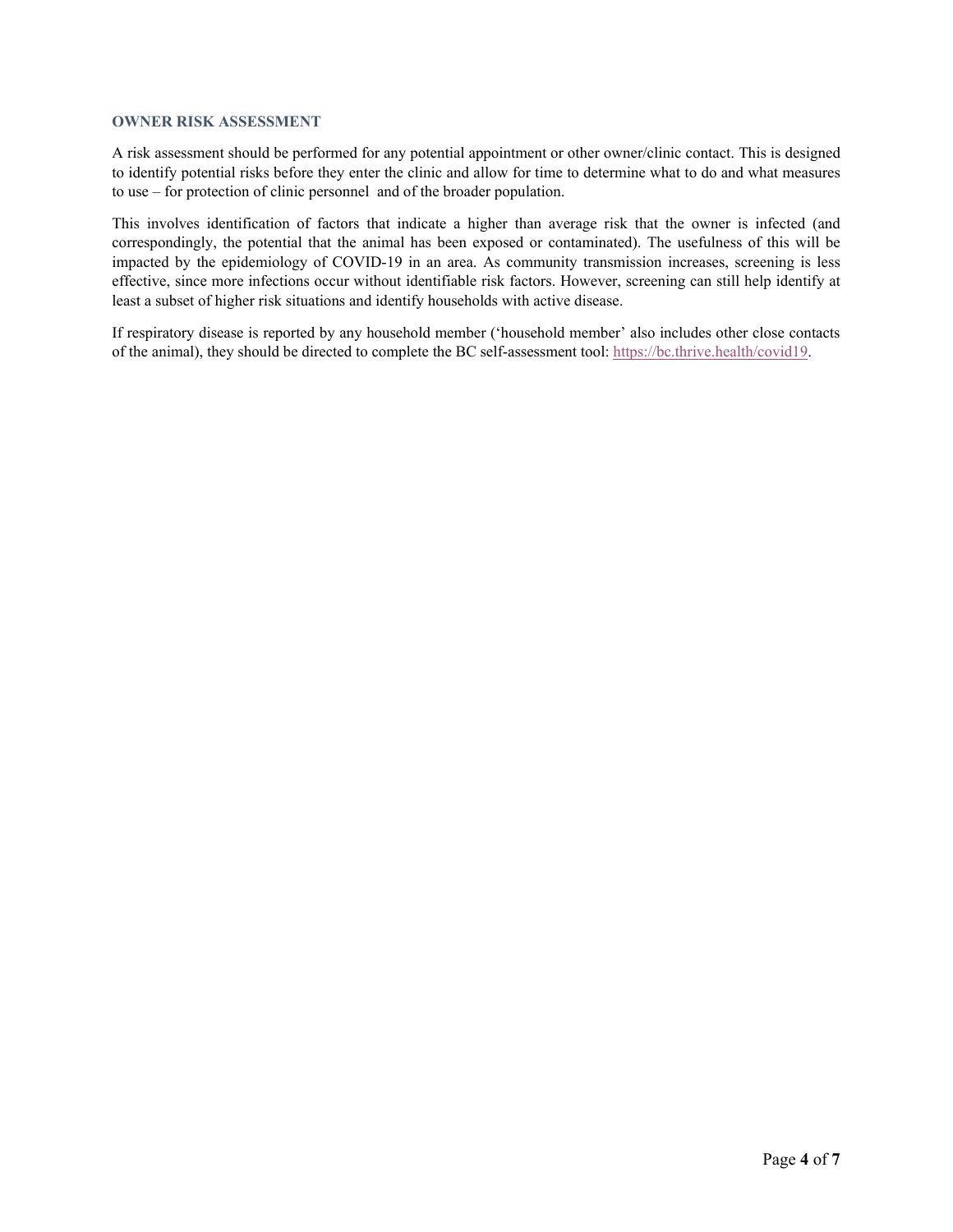#### **SOCIAL DISTANCING**

Social distancing aims to reduce the number of human-human contacts and to reduce the closeness of those contacts. Transmission of SARS-CoV-2 is mainly through aerosols, direct contact and potentially contact with contaminated surfaces. Avoiding direct and indirect (e.g. passing items) contact and maintaining 2 metre (6 feet) separation should greatly reduce the risks. Various measures can be implemented in veterinary clinics to facilitate social distancing. Specific application can vary based on the nature of the clinic but general approaches that should be considered are outlined below.

**Admission**: The animal should be transferred with little to no human contact, regardless of the status of the person bringing the animal. This can consist of arms-length, quick handing off of a leash or carrier outside of the clinic, dropping a carrier inside the main clinic door with no clinic personnel present or other clinic-specific approaches. The same protocols can be used for patient discharges.

**Telemedicine**: Telemedicine should be considered for consultations, even those that involve a new clinical complaint. While not all cases can be managed by telemedicine, telemedicine provides the ability to provide good veterinary care to a reasonable subset of the patient population. Telemedicine can be complemented with drug/food delivery and owner drop-off of some specimens (e.g. urine, feces).

**Cashless payment**: Credit card information can be obtained over the phone and this is the preferred approach. Cards can be tapped for smaller amounts, but this requires the owner to be in the vicinity of personnel. Owners should be asked to avoid touching the machine. eTransfer may be an option in some situations. These should be encouraged as much as possible, ensuring there is still an ability for the small subset of the population that cannot or does not use credit or debit for payment to obtain veterinary care.

**Verbal consent**: Signatures should be avoided because of the need to pass paper and pens. Written documentation of verbal consent in the medical record is an acceptable approach (with explanation that written consent was not obtained because of social distancing procedures). If there are concerns about a specific situation, documentation of verbal consent could be supplemented with recording of verbal consent (with client permission).

**Staff cohorting**: When possible, staff groups should be kept together to minimize the number of different human contacts and to minimize the implications of one staff member being infected.

**Arranging for delivery of food and medications**: To reduce personnel coming to the clinic, when possible, delivery or shipment of items to the owner should be performed. This can include commercial eCommerce platforms for direct shipment or delivery by clinic personnel. Care should be taken using local commercial services that involve meeting with drivers. If those are needed, careful social distancing must be used for interaction with drivers.

**Preventing walk-ins**: People should be kept out of clinics apart from pre-scheduled appointments or pick-ups, where risk has been assessed and where measures are in place to minimize contact. Signage can be useful but is often missed or ignored. Locking doors, with a contact number to call, is more effective.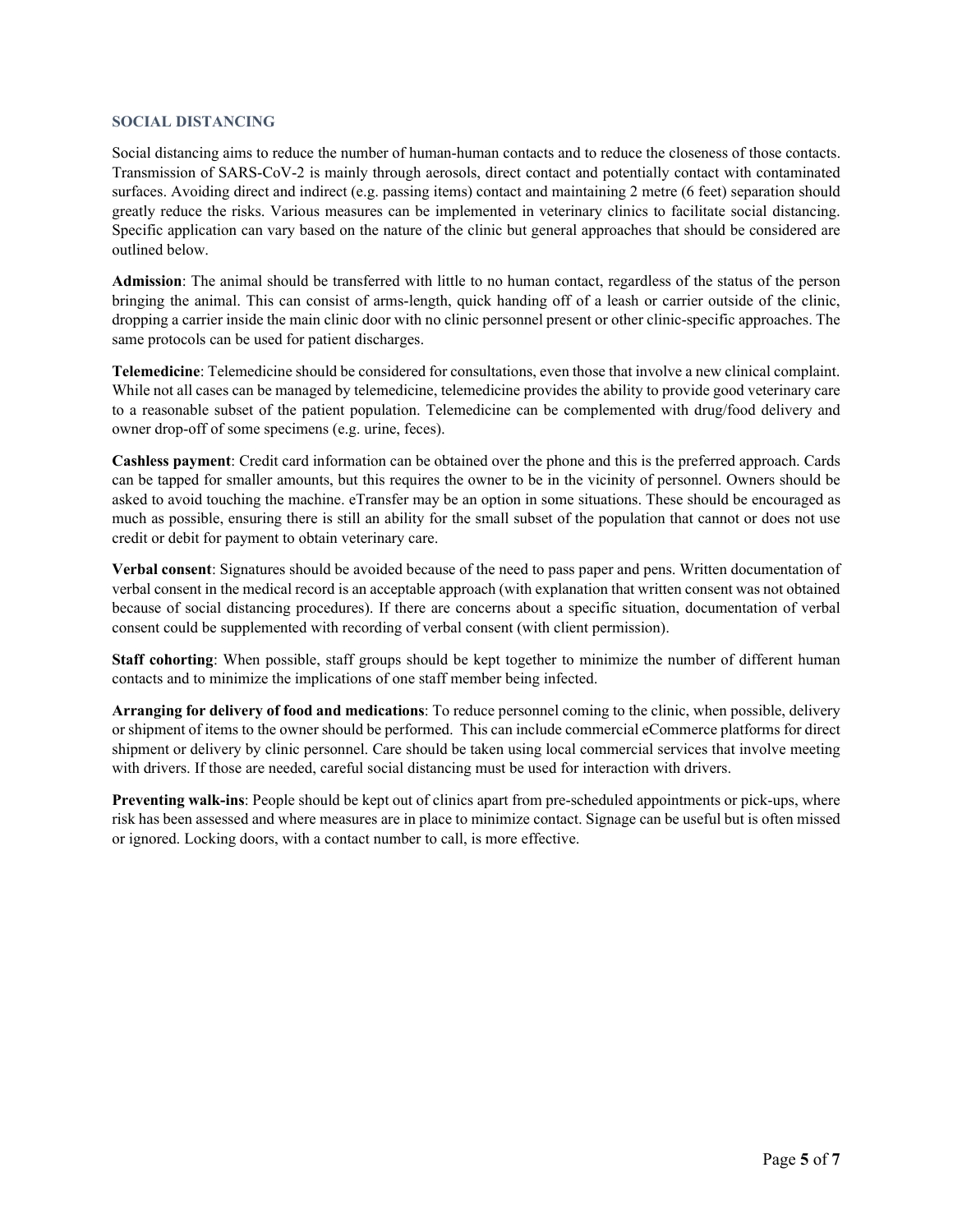#### **HIGH RISK HOUSEHOLDS**

High risk households are those that have people with known or suspected COVID-19 infections. They would also include households where people are being self-isolated and where someone has developed signs of respiratory disease. Households with one or more individuals with respiratory disease that would be indicated to self-isolate as per the BC self-assessment checklist (https://bc.thrive.health/covid19) are also included.

If admission is needed, clinics should ensure they have the required equipment and training. If they cannot safely manage the patient, it should be diverted to a facility that can.

The animal should be transferred with no human contact, regardless of the status of the person bringing the animal. This can consist of arms-length, quick

#### **Highest risk households consist of those with:**

- People with confirmed or suspected COVID-19 infections
- People that are self-isolating and have developed respiratory tract disease

handing off of a leash or carrier, dropping a carrier inside the main clinic door with no clinic personnel present or other clinic-specific approaches.

History and consent should be obtained verbally by phone or computer.

Nothing beyond the animal and its leash and collar, or crate, should be taken. Leashes should be switched as soon as practical and safe. Owner leashes, if still on the animal at the time of clinic entry, should be bagged and set aside for future return. Cages should be sprayed with disinfectant. Any items in cages (e.g. paper, towels) should be discarded as biohazardous waste or bagged for future return.

Personnel handing the animal at admission should wear a gown and gloves, at a minimum. If there is potential that the patient will contact the person's lower legs (e.g. dog on a leash), it should be ensured that the gown (or alternative outerwear) covers all lower leg contact sites. Foot covers should be considered when bringing in a dog on a leash, because of the potential for the dog to nose or lick. Surgical masks can be considered for routine handling to reduce inadvertent hand-mouth/nose contact.

Personnel handing the animal should be kept to a minimum. Procedures should also be kept to the minimum required to probably manage emergent care. For non-emergent care where the patient must be admitted, handling should be minimized, particularly during the first 1-2 days, to reduce the risk of fomite transmission.

All personnel involved in patient handling or procedures should wear gown and gloves, at a minimum. People not involved in the procedure should be kept out of the room. Mask and eye protection or face shield should be worn if there will be close contact during restraint and procedures. For work that will potentially involve contact with aerosols (e.g. working around a dog's face, intubation), an N95 mask should be used in place of a surgical mask. If an N95 mask is not available, surgical mask and face shield is likely an acceptable alternative if care is taken to ensure that the user faces the patient at all times during aerosol generation (to avoid exposure through the sides).

If the patient's condition and temperament permit, decontamination of the haircoat can be attempted. This can be done through routine bathing (e.g. 2-4% chlorhexidine shampoo), wiping with disinfectant wipes, application of half strength accelerated hydrogen peroxide (PrevailTM, RescueTM), or application of topical biocide rinses or mousses (e.g. chlorhexidine).

Particular care should be taken around ferrets, as they may be the most susceptible domestic animal species. PPE recommendations outlined above would still apply, with use of N95 masks if there is potential for any aerosol generation.